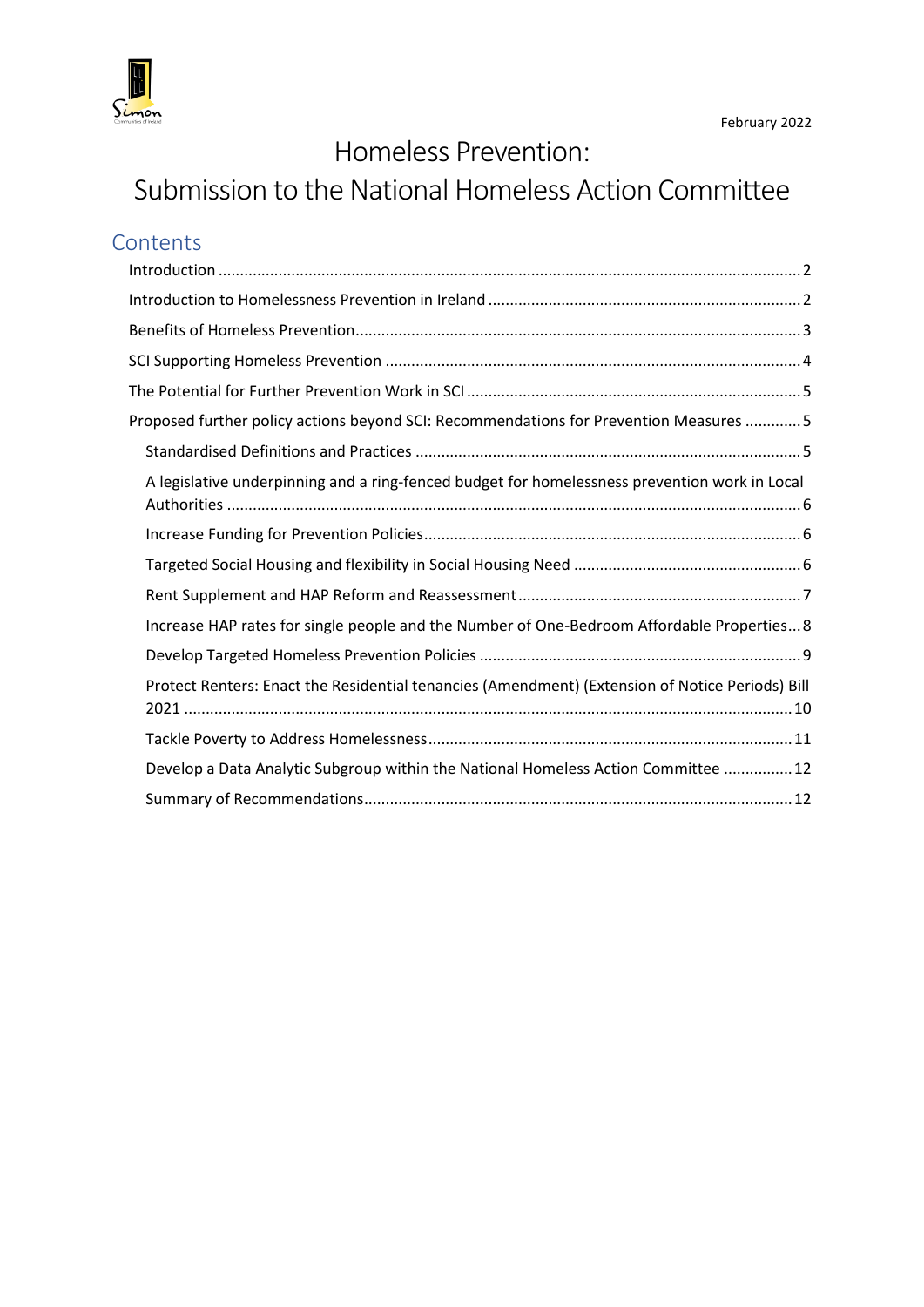

#### <span id="page-1-0"></span>Introduction

The Simon Communities of Ireland welcome the opportunity to present measures to prevent homelessness as a member of the National Homeless Action Committee. . This submission has been compiled as a review of the areas that we believe a comprehensive prevention strategy should consider. It then moves to more directly respond to the three questions outlined in the Scoping Paper:

- Actions currently within your own organisations that are supporting homeless prevention;
- The potential for further actions to be taken by your organisation;
- Proposed further policy actions beyond your own organisation that can be taken in respect of specific areas of interest or activities.

The final question is answered with a list of recommendations many of which will be familiar to members of the NHAC. We acknowledge that the list of recommendation is extensive but not exhaustive and that some are in full or in part under active consideration but we believe they warrant highlighting in this initial scoping submission.

However for the purposes of our short verbal input to the group there are areas that might usefully be prioritised for consideration by NHAC.

- 1. Establishment of the Data analysis subgroup.
- 2. Consideration of targeted prevention strategies.
- 3. The impact of increased HAP rates and greater discretion to Local Authorities
- 4. The implementation of the provisions of the Residential Tenancies (Amendment) (Extension of Notice Periods) Bill.

## <span id="page-1-1"></span>Introduction to Homelessness Prevention in Ireland

The Simon Communities of Ireland have been working intensively with people experiencing – and at risk of homelessness – for over five decades. While there is a vital role for emergency accommodation and crisis supports, we need to stop homelessness from occurring in the first place. Shifting our understanding of where homelessness starts, looking to rectify structural causes, and working to develop informed policy is the best way to eradicate homelessness in this country.

Homelessness prevention measures are policies designed to stop homelessness from occurring by either assisting a household to remain in their home, or assist a household to find a new home. Primary homeless prevention measures would include a range of social protection measures including income support, key worker support and much more to help people make ends meet and avoid falling into rent arrears or housing difficulty.

There is a clear and welcome political will to resolve the housing and homeless crisis that has plagued our country for too long. As outlined in the Programme for Government, 'reducing and preventing homelessness is a major priority for the Government'. This commitment is reiterated in *Housing for All* with a pledge to work towards eradicating homelessness by 2030. Budget 2022 saw an allocation of €194 million to homeless services and increased resources for emergency homeless accommodation. Supports – such as those introduced in the Budget – are welcome to support those who have entered homelessness. Strong preventative measures are needed in tandem to stop homelessness at its source and end long-term homelessness in Ireland.

In recent years we have seen an increase in policies focussed on preventing homelessness at its source: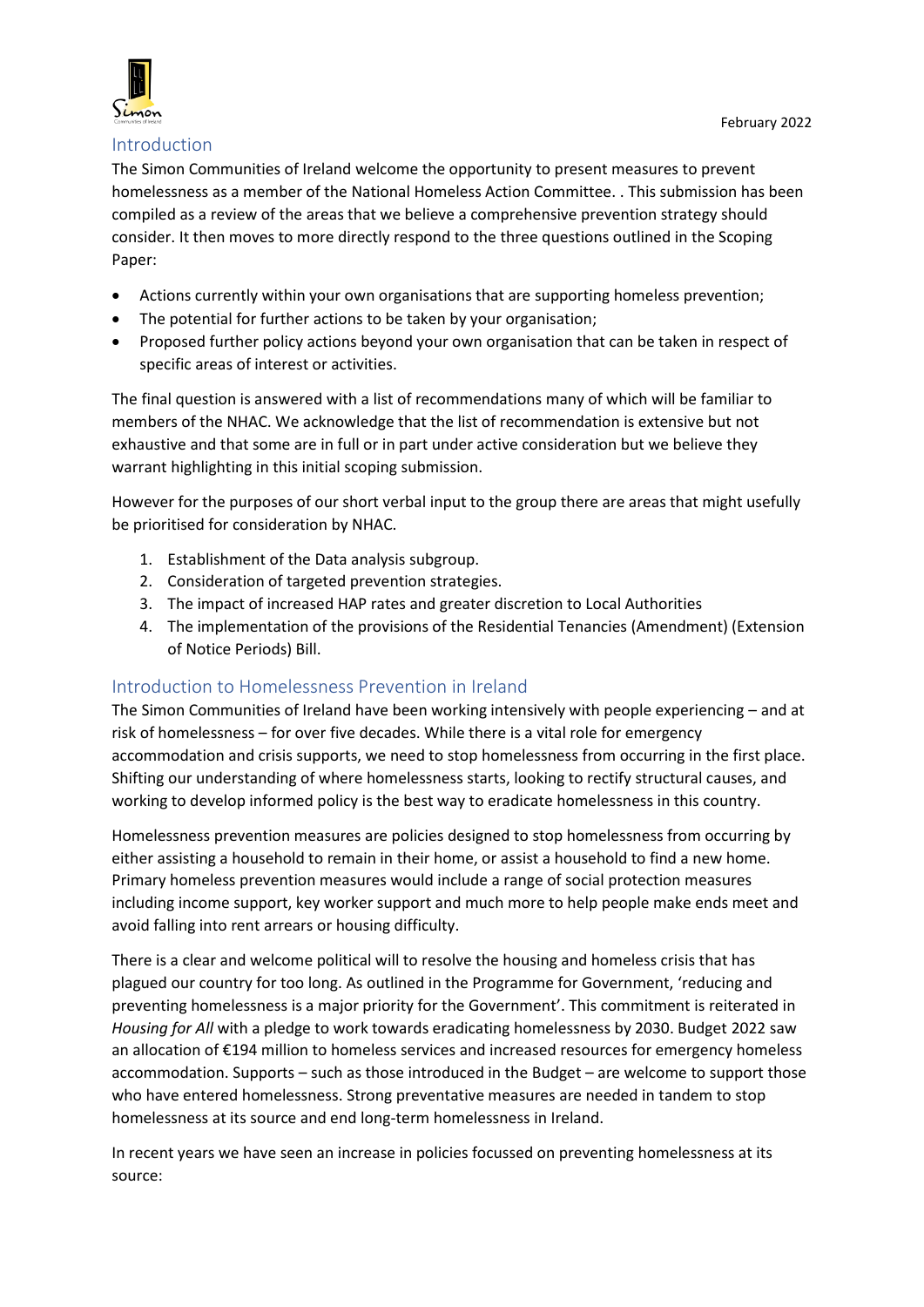

**2014:** Preventative measures were central to the 2014 'Implementation Plan on the State's Response to Homelessness' and 'Action Plan to Address Homelessness.' In response to the high and increasing rate of households entering homelessness from the private rental market, the government introduced the Tenancy Protection Service, provided by Threshold, funded under Section 10 of the Housing Act 1988. This service is particularly dedicated to assisting people to sustain their tenancies.

**2016:** The 'Rebuilding Ireland- Action Plan for Housing and Homelessness' government policy included homelessness prevention policies around services for women at risk of domestic violence, young people leaving State care, and increasing rent supplement and Housing Assistance Payment for those at risk of homelessness.

**2020:** The fall in numbers in emergency accommodation over the course of the pandemic has demonstrated that, following six consecutive years of increases in homelessness in Ireland, powerful preventative measures can drastically alter the trajectory of homelessness in Ireland.

During the first public health lockdown, enhanced homelessness prevention measures worked in tandem with increased housing supply to successfully reduce the number of people in emergency accommodation. The first public health lockdown during the pandemic saw an increased threat of homelessness for thousands as unemployment soared practically overnight. New homelessness prevention measures were introduced quickly and effectively resulting in a freeze on people becoming homeless in the first place, including;

- Moratorium on rent increases
- Moratorium on evictions
- Greater flexibility in relation to housing related social welfare payments
- Enhanced outreach by local authority teams to prevent families becoming homeless by securing alternative accommodation

Increased supply of units to support exits from homelessness services was achieved through capturing properties which came onto the private rental market from the short-term rental market.

Without these preventative measures introduced throughout the years, homelessness figures would be significantly higher than they are now. The Simon Communities of Ireland want to support the strength and scope of homeless prevention policies in a bid to provide a long-term solution to homelessness in Ireland.

# <span id="page-2-0"></span>Benefits of Homeless Prevention

**To the person:** Homelessness – even for a short period of time – can have a hugely damaging effect on a person. It is well established that homelessness can have adverse effects on physical health, mental health, and overall wellbeing. For children, homelessness can negatively affect development, cognitive functioning, participant in education, and opportunities later in life.<sup>1</sup> Robust preventative policies safeguard against the damaging long-term effects of homelessness.

**To the State:** Robust homeless prevention policies are a long-term investment for the State. Homelessness is a costly social issue. Homeless funding from the Department of Housing increased from €45 million in 2013 to €218 million in 2021. The community and voluntary sector continue to contribute significant additional funding to meet the costs of homelessness. Cost effective

**<sup>.</sup>** <sup>1</sup> <https://www.oco.ie/app/uploads/2019/04/No-Place-Like-Home.pdf>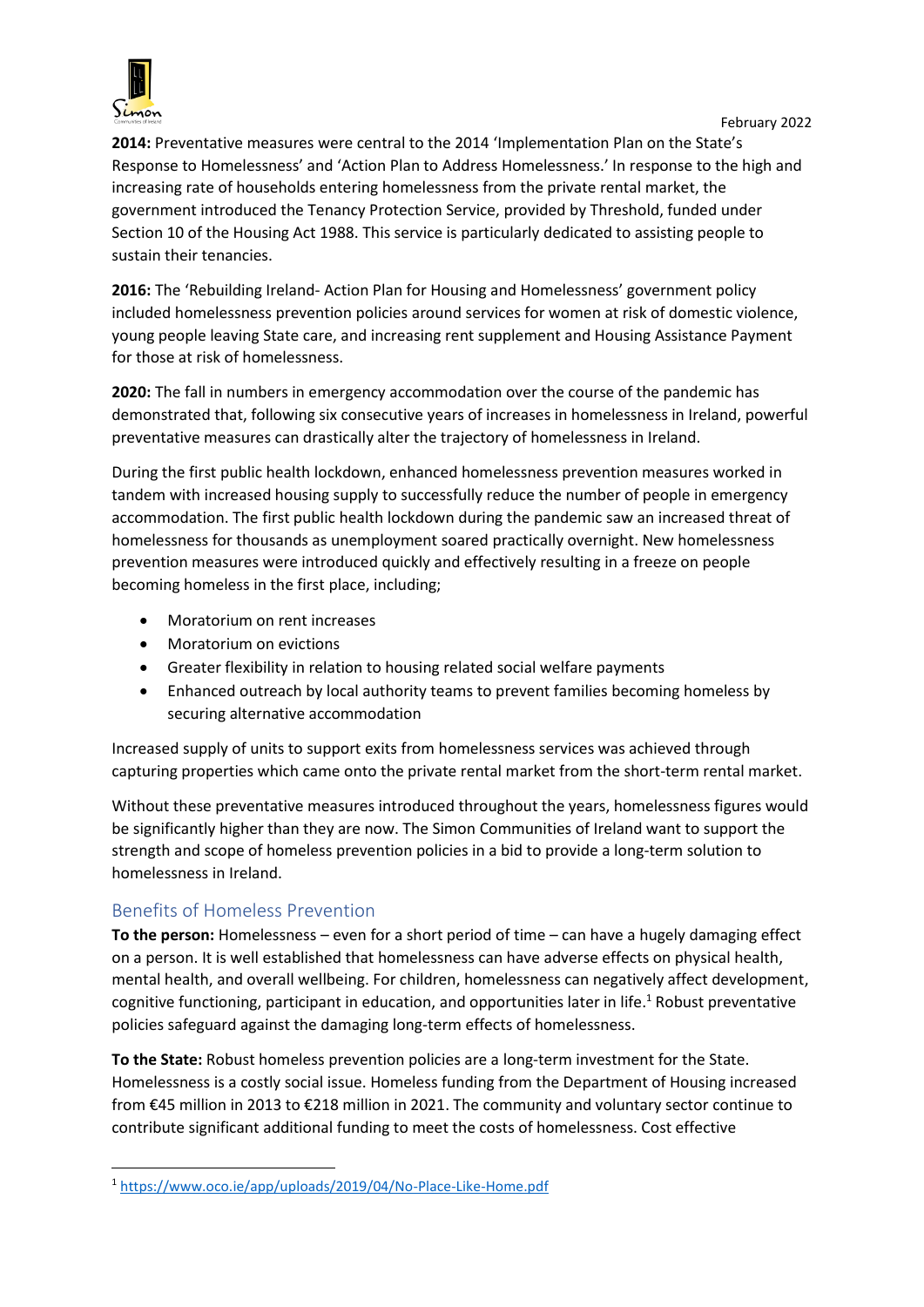

prevention measures, such as enhanced social protection, tenancy protections or increased funding for local authority and NGO outreach teams, can have the effect of preserving State resources. Benefits to tackling homelessness at its source include lower public expenditure on shelters and crisis support services, lower public expenditure on healthcare, increased employment, higher tax revenues, lower judicial system costs, and greater social cohesion.<sup>2</sup>

# <span id="page-3-0"></span>SCI Supporting Homeless Prevention

Homeless prevention has been a key focus within the Simon Community of Ireland. Below are some statistics provided by regional branches of the Simon Community:

#### **Galway Simon, January to December 2021:**

- 641 unique households were supported to prevent them from becoming homeless. This includes 235 families with 529 children.
- 173 households were accommodated, 61 of which were also provided with a prevention service. This includes 11 families with 34 children.
- Prevention services in Galway Simon include Community Support Service, BRC & County Support, Youth Service Prevention, Women and Family Prevention, Rapid Prevention Service, and My Home Prevention.
- Housing and Prevention services include Independent Living (Housing with supports) and Housing First tenancies
- The number of households supported by Galway Simon's prevention services increased during



# Number of Individuals across Service

**Type** 

■ Prevention ■ Housing Only ■ Housing with Prevention

#### **North West Simon Early Intervention and Homeless Prevention Service**

In the first seven months of 2020, North West Simon Community provided Early Intervention and Homeless Prevention Support to 135 Households comprised of 151 Adults and 105 Children in counties Donegal, Sligo, and Leitrim. The objective of an early intervention and homeless

**.** 

<sup>2</sup> <https://ec.europa.eu/social/BlobServlet?docId=23791&langId=en>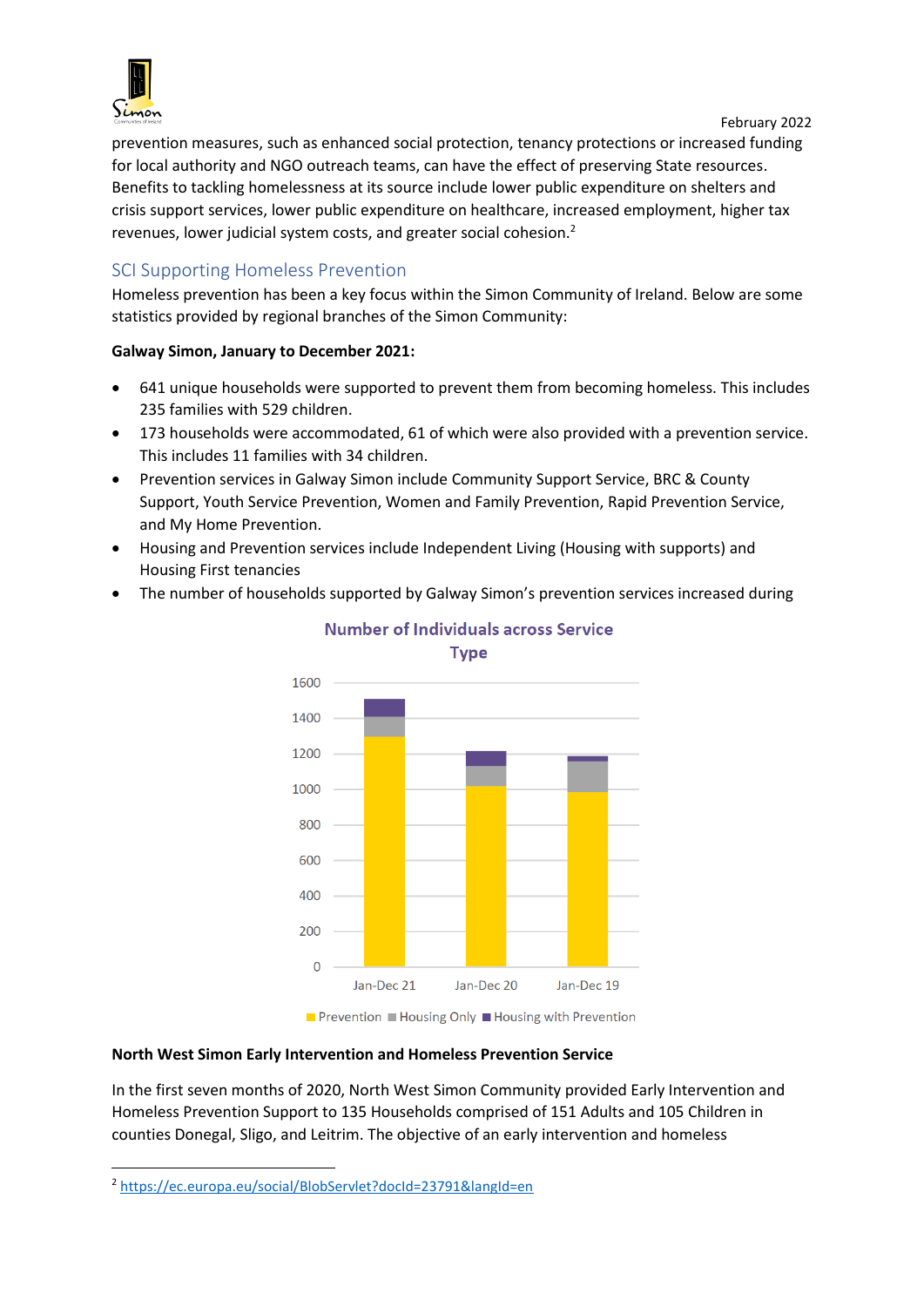

preventative services to intervene at the earliest possible opportunity in situations with potential to evolve into a housing crisis requiring a household to seek emergency homeless accommodation from the local authority. An effective early intervention service will also identify those situations where entry to emergency accommodation is an urgent and desirable response to the housing needs of particular households. Early Intervention statistics for Donegal presented in the accompanying table refer to Resettlement and Tenancy Sustainment and the Homeless Prevention and Place Finder services funded by Donegal County Council.

The make-up of the households supported is as follows:

- 49 Single males
- 39 Single adult households with children
- 29 Single females
- 13 Couple with children
- 4 Couples with no children

# <span id="page-4-0"></span>The Potential for Further Prevention Work in SCI

As set out above there is enormous value in homeless prevention work. The extensive reach of the Simon Communities in Ireland would if properly resourced allow us to expand in a coordinated way homeless prevention across the country.

Additional resources would allow the Simon Communities to better engage with individuals and families at risk of homelessness and living in insecure housing.

Early intervention in such cases will prevent the need of emergency accommodation and reduce homelessness in Ireland.

Prevention measures outlined below, if implemented, will drive down the need for emergency accommodation support and ensure homelessness is tackled at its source.

# <span id="page-4-1"></span>Proposed further policy actions beyond SCI: Recommendations for Prevention Measures

## <span id="page-4-2"></span>Standardised Definitions and Practices

In order for any homeless prevention policy to be successful across Local Authorities and to ensure standardised practice, we need to create a universal understanding of who is at risk of homelessness and should have access to any homeless prevention support. SCI recommends that the European Typology of Homelessness and Housing Exclusion (ETHOS)<sup>3</sup> – which is international best practice – would be the best starting place for defining groups at risk of homelessness and in need of homeless prevention supports. Defining these groups needs to be conducted in tandem with stakeholders who have a greater understanding of vulnerable groups, particularly those with complex needs. SCI recommend a standardisation of homeless prevention policy across Local Authorities to ensure best practice is available nationwide.

#### **Recommendation:**

**.** 

- Utilise ETHOS and work with Stakeholders to clearly define different groups who are in need of homeless prevention support.
- Standardise homeless prevention strategies across Local Authorities

<sup>3</sup> <https://www.feantsa.org/en/toolkit/2005/04/01/ethos-typology-on-homelessness-and-housing-exclusion>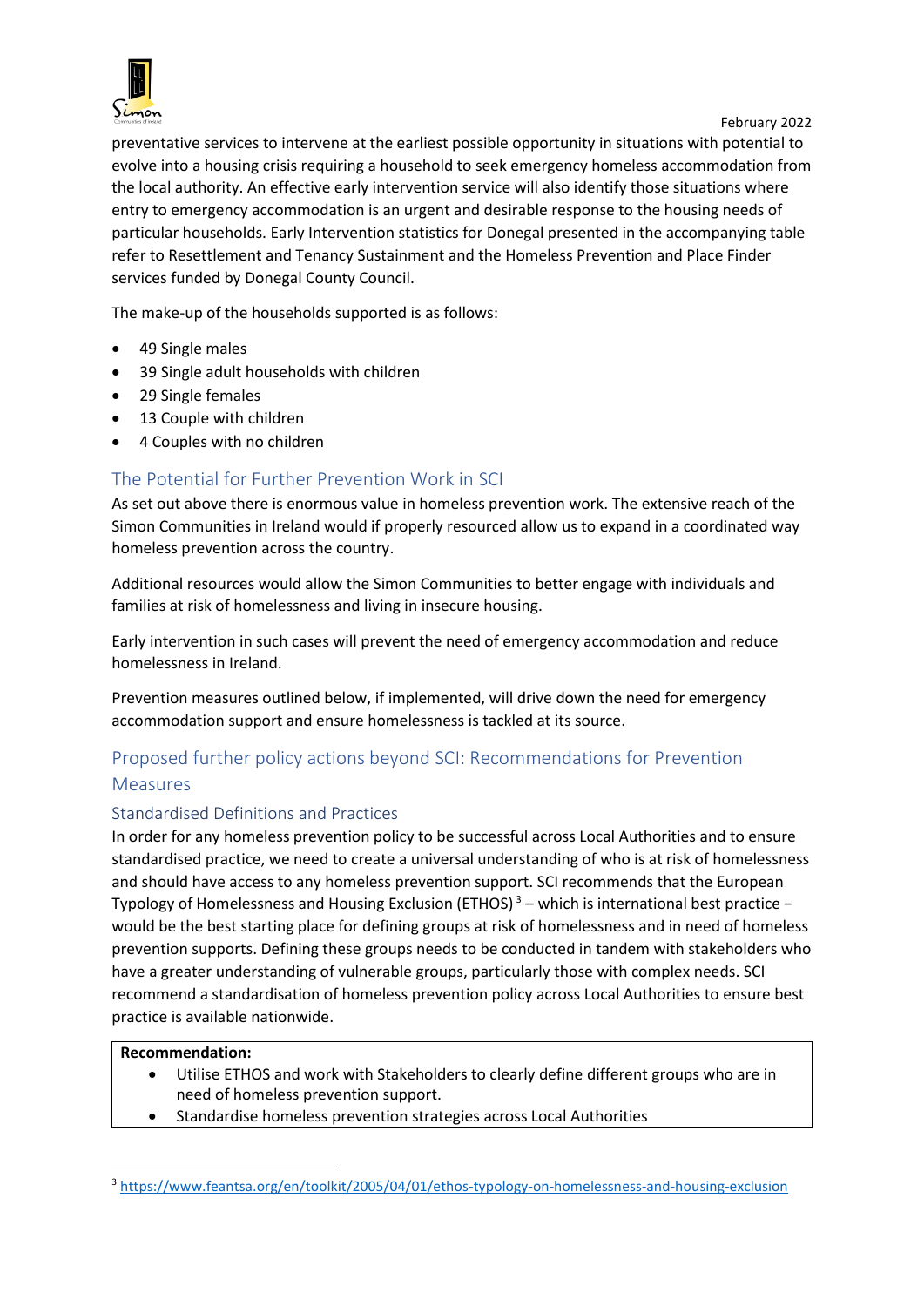

# <span id="page-5-0"></span>A legislative underpinning and a ring-fenced budget for homelessness prevention work in Local Authorities

A legal underpinning for local authorities to provide homelessness prevention support to individuals is a homeless prevention model that has been proven to be successful. The Housing (Wales) Act 2014<sup>4</sup> ensured that access to prevention services was a universal right, with Local Authorities central to this. The legislation puts a duty on local authorities to prevent homelessness where possible.

SCI believe that such legislation would be successful in Ireland by formalising, extending, and building on the sound prevention work that Local Authorities already undertake in partnership with the community and voluntary sector, such as the additional 50% homeless HAP uplift in Dublin. This is a prevention measure that Dublin local authorities can implement where they deem a person to be at risk of homelessness. Data from the Department of Housing show that of the 395 families who presented in the Dublin region in Q3 2021, 47% were prevented from having to enter emergency accommodation by way of tenancy created.<sup>5</sup> Without the assistance of their local authority, those families would likely have been forced to enter emergency homeless accommodation.

A legal underpinning of measures such as this would serve to build on the work already conducted by the Local Authority and extend its success in preventing homelessness.

**Recommendation:** Establish homelessness prevention measures in legislation and dedicate funding to implementation.

### <span id="page-5-1"></span>Increase Funding for Prevention Policies

According to recent figures from the Department of Housing<sup>6</sup>,  $\epsilon$ 12.1 million - or 6% - of the €212.1million spent in 2020 by Local Authorities on Homeless Service Provision was spent under homeless prevention supports. While spending for emergency accommodation continues to grow considerably, the same is not the case for prevention supports. SCI appreciates and sees the value in supporting emergency funding, a matching increase in prevention funding is needed. Homeless prevention will, in time, reduce the instance of homelessness at its source and reduce such an overwhelming need for emergency accommodation support.

**Recommendation:** Increase funding available for homelessness prevention supports.

<span id="page-5-2"></span>Targeted Social Housing and flexibility in Social Housing Need

Capital expenditure to build affordable, social and cost rental homes must be protected as it represents the best long-term solution to the current homelessness crisis. Housing for All commits to delivering 90,000 social homes by 2030; this includes the commitment of 47,500 new-build social homes by 2026. Considering there are currently nearly 62,000 people on waiting lists, with over a quarter (27%)<sup>7</sup> of qualified households waiting for social housing for over 7 years, there is a widespread hope that this need is met in Government social housing plans.

Direct advocacy forms a large part of SCI's work on the ground whereby people who are homeless and accessing SCI services need additional support in order to secure their place on social housing lists and to access homeless supports from Local Authorities. SCI would like to see vulnerability more

 $\overline{\phantom{a}}$ 

<sup>4</sup> <https://www.legislation.gov.uk/anaw/2014/7/contents/enacted>

<sup>5</sup> <https://assets.gov.ie/203015/8effd191-2c01-4428-8a54-f581751934b0.pdf>

<sup>&</sup>lt;sup>6</sup> Social Impact Assessment Series Homeless Services, Nov 2021[. https://assets.gov.ie/205497/82c74d9c-33f1-](https://assets.gov.ie/205497/82c74d9c-33f1-4349-98d6-95b2147e3d72.pdf) [4349-98d6-95b2147e3d72.pdf](https://assets.gov.ie/205497/82c74d9c-33f1-4349-98d6-95b2147e3d72.pdf)

<sup>7</sup> <https://www.gov.ie/en/publication/970ea-summary-of-social-housing-assessments-2020-key-findings/>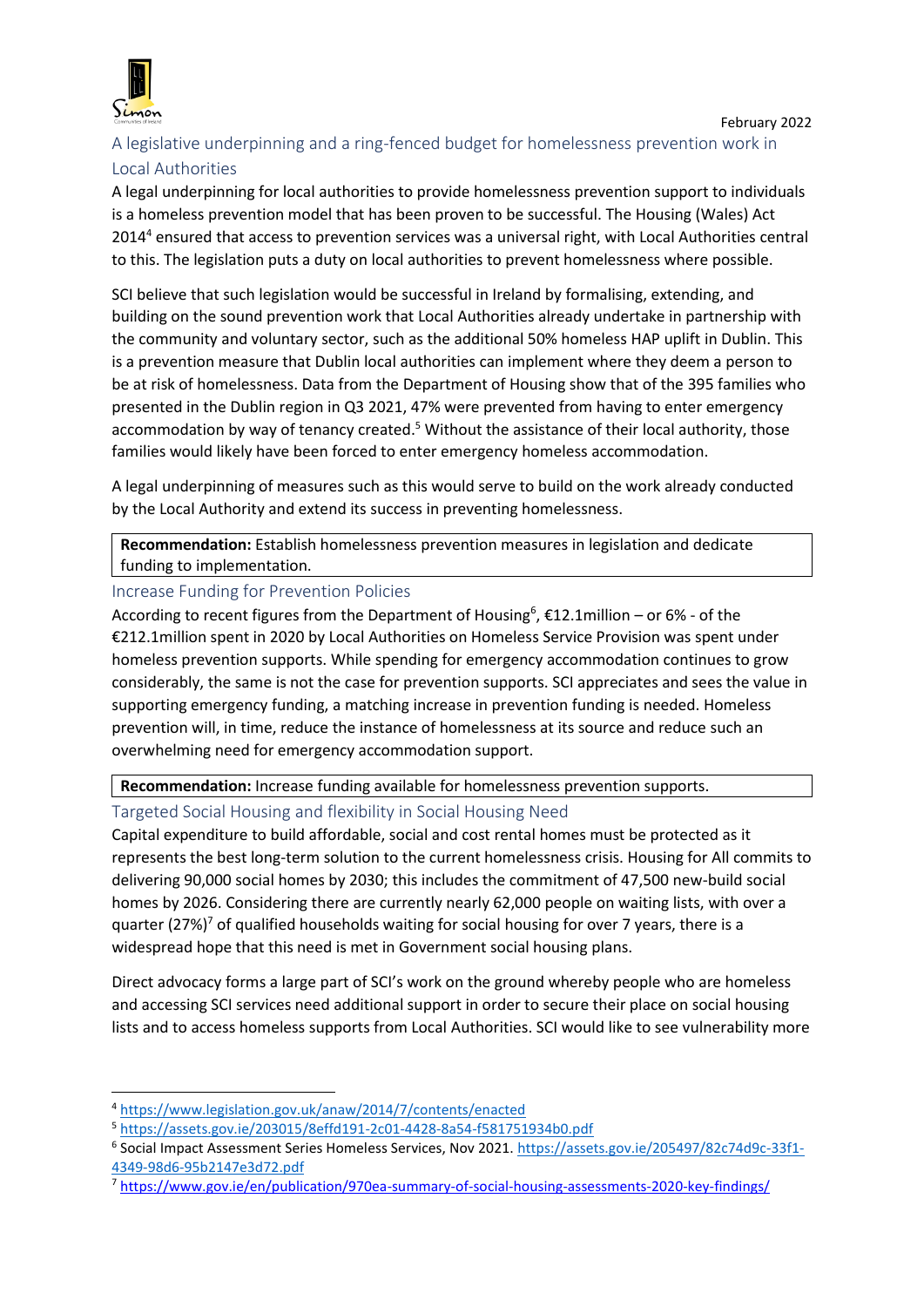

of a priority in social housing allocation with greater flexibility in individual cases to ensure those who are most in need do not fall through the cracks.

More is needed to ensure vulnerable people are securely housed in Ireland. To end the risk of homelessness, affordable and social housing provision must be reiterated as a high priority for Government as a long-term solution and preventative measure against homelessness.

**Recommendation:** Re-assess social housing lists to ensure those who are most vulnerable have the opportunity to access housing.

#### <span id="page-6-0"></span>Rent Supplement and HAP Reform and Reassessment

HAP and RS, while intended as a temporary support, have acted as a vital preventative homeless measure. As demonstrated by the latest Homeless Quarterly Progress report, HAP tenancies through the private rental market accounted for over 70% of exits from homelessness in 2021<sup>8</sup>. As mentioned, the 50% addition 'homeless HAP' available in Dublin is an excellent preventative measure that reflects the increasing cost of housing and living in the Capital County.

SCI sees potential in HAP and RS to become a more powerful interim homelessness prevention measure while the State's social housing stock is developed. However, RS and HAP needs reform and reassessment in light of the ongoing upward trajectory of rents in the private rental market, and the continued chronic lack of supply.

The need for reform has been reflected within Government in policy. Housing for All has acknowledged the need 'to amend the level of discretion available to Local Authorities under' HAP. Along with this, the Programme for Government commits to ensuring RS and HAP 'levels are adequate to support vulnerable households, while we increase the supply of social housing.'

SCI recommend the following changes to RS and HAP to increase their success as a homeless prevention policy:

**Increase rates to reflect real cost of housing and living, and expand the 50% discretionary rate to the entire country:** In order to act as a sufficient preventative measure, HAP and RS must reflect the cost of living and be adaptable to changes in the market. SCI's *Locked Out* quarterly research series analyses the availability of affordable properties throughout the country. Our research indicates that there are regularly no properties available in different cities and towns across the country within local standard or discretionary HAP limits for various household types including single people, couples, and families with children.

SCI's latest *Locked Out of the Market<sup>9</sup>* snapshot study in December 2021 saw the majority of properties available within HAP limits predominantly located in Dublin, with 80% (118) of all HAP properties (148) across the 16 study areas located in the three Dublin areas (Dublin City Centre, Dublin City North, and Dublin City South). In 5 of the 16 study areas, there were no properties available to rent in any household category within standard or discretionary Rent Supplement/Housing Assistance Payment HAP limits. Those areas were Athlone, Galway City Suburbs, Limerick City Centre, Sligo Town, and Portlaoise.

<sup>1</sup> <sup>8</sup> <https://assets.gov.ie/203015/8effd191-2c01-4428-8a54-f581751934b0.pdf>

<sup>9</sup> <https://www.simon.ie/e-publication/locked-out-of-the-market-december-2021/>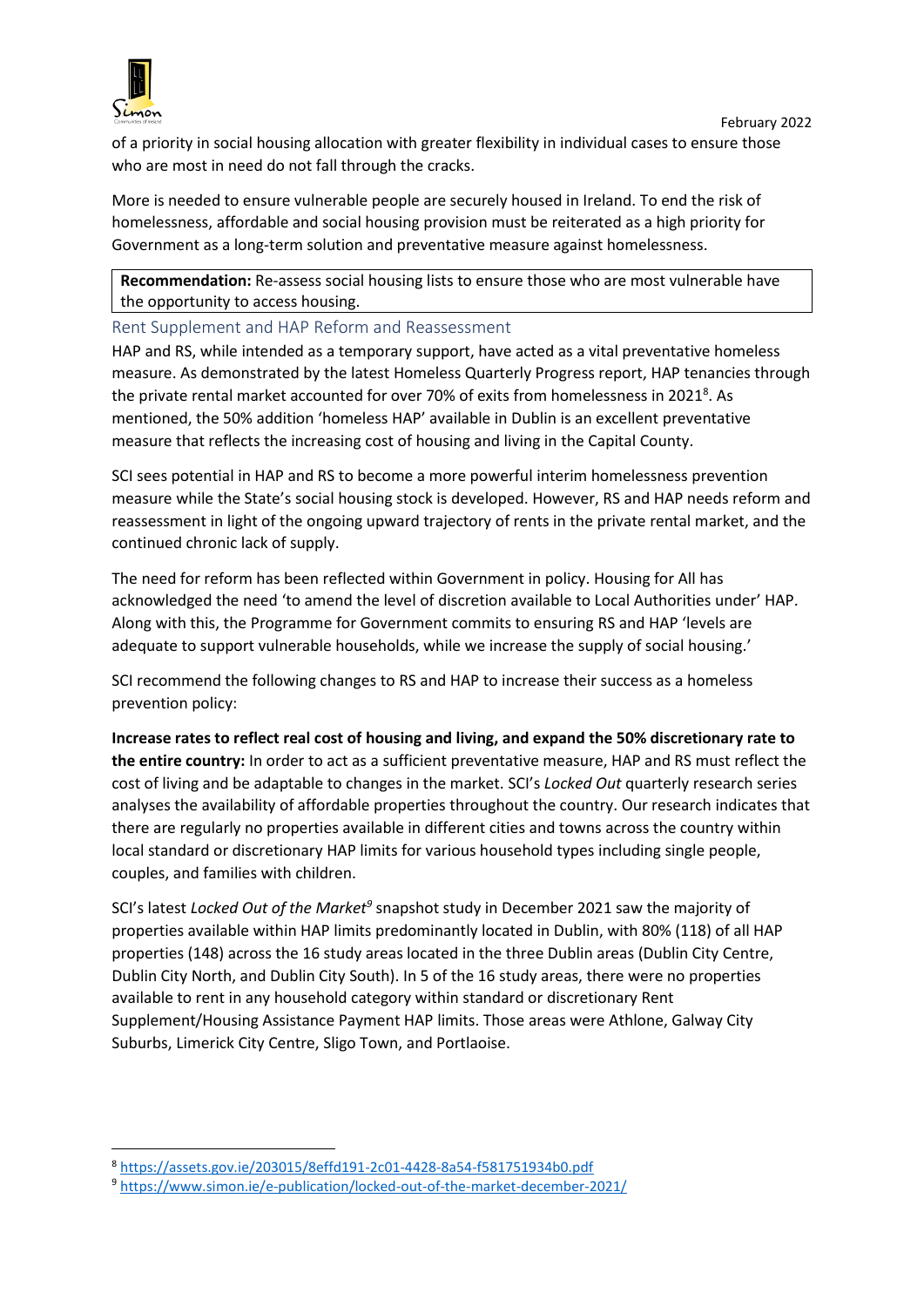

Properties affordable under HAP are particularly scarce outside of Dublin, where the discretionary top-up on HAP where an applicant is at risk of homelessness is limited to 20%, rather than the 50% increase permissible in Dublin.

Lack of affordable rental accommodation for people in sudden need of finding new accommodation has been a key driver of homelessness. The current HAP rates, including the discretionary top-up of 20%, does not adequately meet the levels of cost associated with private rental accommodation across most of the country. A 50% homeless HAP top-up for areas outside of Dublin would be a welcome reform to increase the options available to vulnerable households at risk of homelessness.

**Improved flexibility for those moving between HAP tenancies:** The lack of suitable, affordable accommodation options leaves vulnerable people at an increased risk of homelessness. The Simon Communities consistently meet clients who are paying unsustainable large rent top-ups on their HAP payments in order to avoid homelessness. SCI also are aware of a trend whereby clients often accept inappropriate or inadequate tenancies that are not suited to their needs using Homeless HAP. When their tenancy becomes untenable, clients must source a new property on the decreased budget of mainstream HAP, as it is not possible to move from one Homeless HAP tenancy to another. Greater flexibility is required given the chronic lack of supply and rising costs.

**Widen eligibility and spread awareness:** The amendments to and flexibility in the rules to qualify for rent supplement made during the Covid-19 crisis need to be retained on a permanent basis. Those in receipt of the Pandemic Unemployment Payment and eligible for rent supplement during the Covid-19 crisis, but who were unaware of their eligibility, should be notified of their eligibility, and enabled to retrospectively claim rent supplement, particularly given the risk of rent arrears accruing during the pandemic period. Those in arrears who have returned to employment (and therefore no longer eligible for rent supplement) should be facilitated to apply for and receive an emergency needs payment in respect of arrears.

**Improved support for those who fall into arrears:** SCI's *Locked Out* quarterly report continuously highlights a chronic shortage of properties available under standard or discretionary HAP rates. For many, this leaves no option but to accept a lease on a tenancy that requires a monthly top-up on the rent. In cases where this becomes unsustainable and HAP tenants fall into arrears, tenants are at high risk of falling back into homelessness. This is a clear group where homelessness can be prevented. SCI call for additional supports – both financial and social – to be put in place for people who fall into HAP arrears to prevent them from requiring emergency accommodation supports

#### **Recommendations:**

- Increase HAP rates to reflect real cost of housing and expand the 50% discretionary rate to the entire country
- Improved flexibility for people moving between HAP tenancies due to affordability issues
- Widen eligibility and spread awareness for RS and HAP
- Improved support for those who fall into rent arrears while accessing HAP to sustain the tenancy or find one more suitable

<span id="page-7-0"></span>Increase HAP rates for single people and the Number of One-Bedroom Affordable Properties The welcome fall in homelessness seen at the beginning of 2021 was primarily due to a reduction of family homelessness. Single adult homelessness, however, continued to increase throughout the year despite the moratoria on evictions and rent increases, and with some increased supply in the private rental market. The number of single people waiting for social housing appears to remain largely static while the number waiting within other household types has reduced. The number of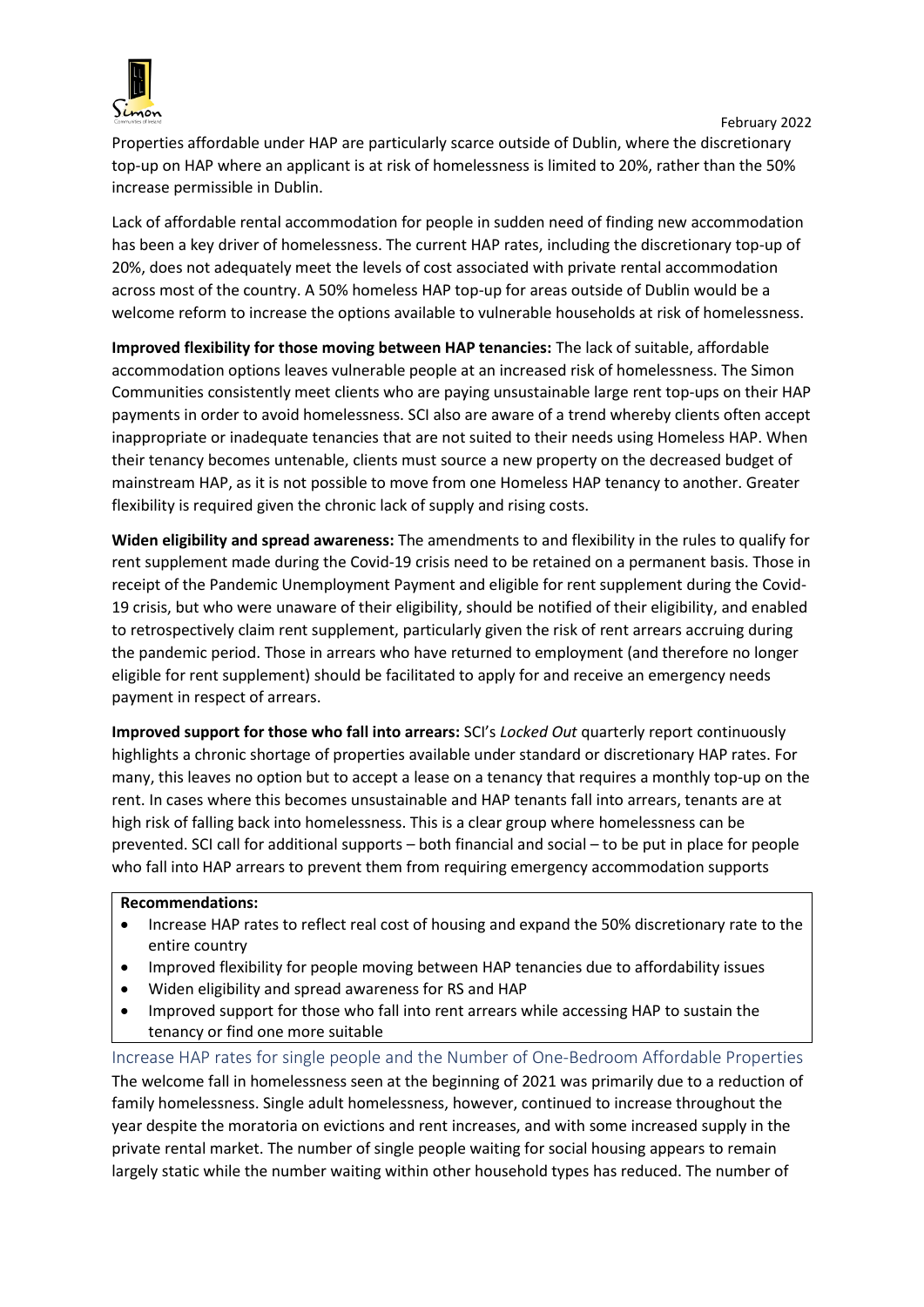

single adults waiting on social housing reduced by an insignificant 1.2% between 2019 and 2020 while there was an average of 21.2% reduction for all other household types.<sup>10</sup> More than half (52%) of all households on the social housing list are single people, accounting for 32,204 individuals. These trends are indicative that current policies aimed at preventing single person homelessness – or lifting single people out of homelessness – are not effective

SCI's most recent *Locked Out of the Market* research report finds the number of properties affordable with HAP are overwhelmingly low throughout the country for all household types, but single people are of notable risk. Our data consistently demonstrates that single people are face with the most difficult conditions on the private rental market in terms of supply. Of the 148 properties available across the 16 areas during the study period, only four locations (Dublin City North, Dublin City South, Dundalk, and Waterford City Centre) had properties (one-bedroom units) within standard HAP limits for single people. Two of these properties were available within the standard HAP limit, and an additional six properties were available under discretionary HAP limits for single people. This is concerning considering single adults represent 53% of all those homeless in Ireland.

The reality is, current HAP rates – even with the discretionary limit considered – is not enough to help single people at risk of homelessness. Current HAP rates mean that cohabiting is the only option for many hoping to afford a place to live. HAP allowances need to be reassessed for single people, taking account of the rising cost of living and the real cost of rent.

#### **Recommendation:**

- Raise standard HAP rates for single people and households without children across Ireland, given the particularly chronic lack of supply faced by that group, and growing homelessness amongst that cohort.
- Increase the supply of affordable one-bedroom properties

## <span id="page-8-0"></span>Develop Targeted Homeless Prevention Policies

The complexity of homelessness means that a 'one size fits all' prevention policy approach will not be successful. Different groups in society each have their own vulnerabilities that can place them at a heightened risk of homelessness. With targeted supports – developed in conjunction with relevant stakeholders – homelessness can be strategically prevented at the source.

Take, for example, people leaving institutionalised care. Those leaving the care system, the mental health system or prison system have a clear, identifiable risk of homelessness. In their most recent advocacy report, *Empowering People in Care* (EPIC) showed that finding suitable accommodation to meet their needs was one of the greatest difficulties for young people with a care background, with one in ten advocacy cases managed by EPIC involving a homeless child or young person.<sup>11</sup>

The increased risk of homelessness for this group is recognised in the Programme for Government which commits to "ensure that aftercare and transition plans and protocols are developed for vulnerable homeless people or those at risk of homelessness leaving hospital, state care, foster care, prison, or other state settings." But homelessness should not be a continued risk for people leaving institutionalised care. Targeted prevention would mean we can identify those at high risk of homelessness *before* they become homeless as supports move upstream. This would require the intervention and 'whole of government' support from agencies such as the probation service, the prison service, Tusla, local authorities, the Department of Justice, the Department of Education, the

**.** <sup>10</sup> <https://www.gov.ie/en/publication/970ea-summary-of-social-housing-assessments-2020-key-findings/>

<sup>11</sup> [https://www.epiconline.ie/wp-content/uploads/2021/08/EPIC-advocacy-report-2019-2020\\_ME\\_FINAL-](https://www.epiconline.ie/wp-content/uploads/2021/08/EPIC-advocacy-report-2019-2020_ME_FINAL-WEB.pdf)[WEB.pdf](https://www.epiconline.ie/wp-content/uploads/2021/08/EPIC-advocacy-report-2019-2020_ME_FINAL-WEB.pdf)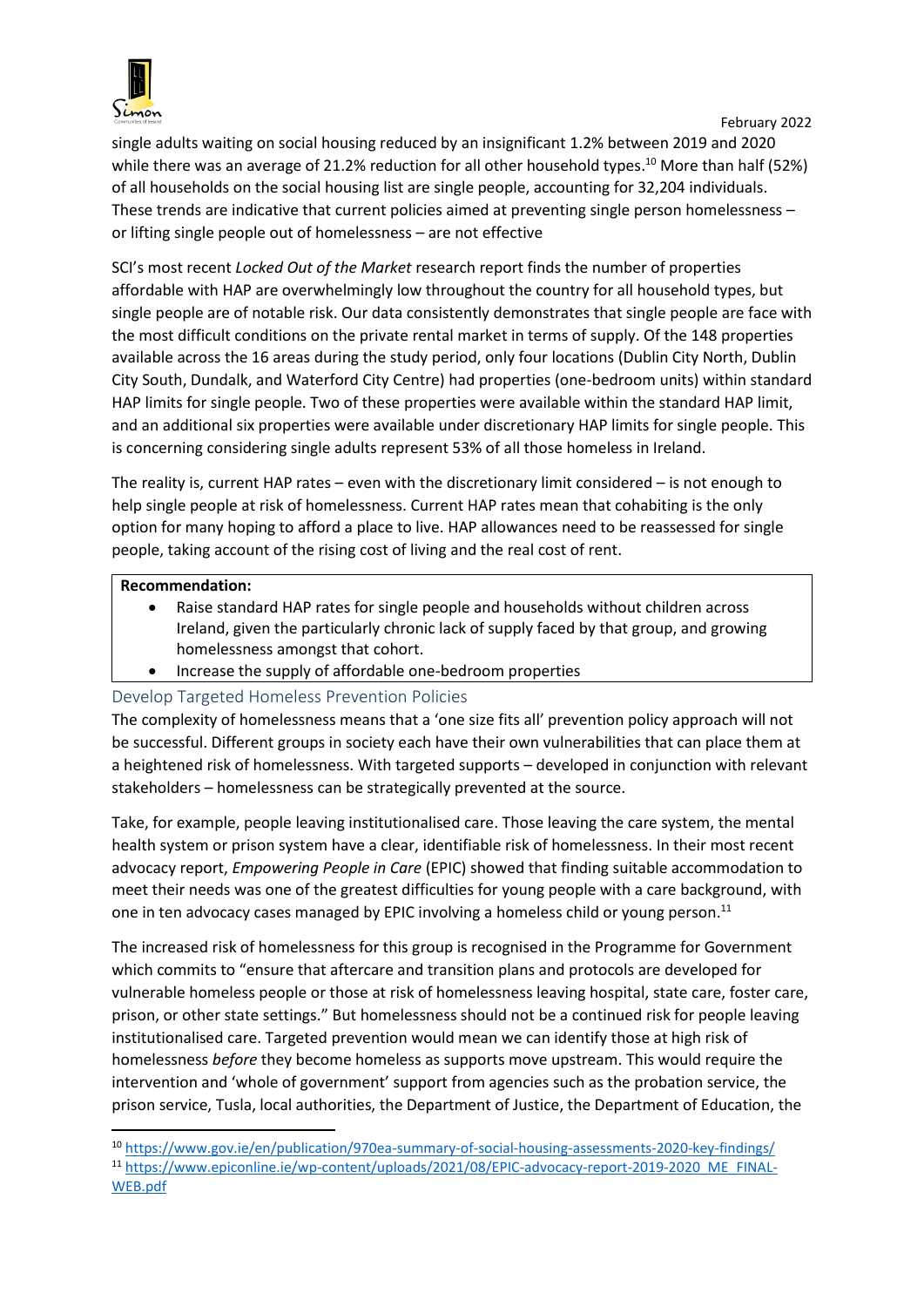

**.** 

Department of Children, Equality, Disability, Integration and Youth. All should have specific roles to play in identifying those at risk and preventing homelessness for those leaving institutional settings.

Countless other vulnerable groups are at a continuously heightened risk of homelessness such as migrants, single mothers, and victims of domestic abuse, with those with complex needs, and those experiencing multiple exclusion homeless $^{12}$  are of particular concern. In order to prevent homelessness, we must first understand these unique vulnerabilities. Effective homeless prevention requires cross departmental support to ensure a variety of vulnerable groups are protected.

#### **Recommendations:**

- Ensure the development of cross-departmental homeless prevention strategies, policies and legislation to eradicate the risk of homelessness for vulnerable groups.
- Homeless prevention policies need to be developed with a variety of needs and backgrounds of vulnerable groups considered.

# <span id="page-9-0"></span>Protect Renters: Enact the Residential tenancies (Amendment) (Extension of Notice Periods) Bill 2021

Evictions are a key driver of homelessness. The termination of tenancies can leave people without a secure, feasible housing option, increasing the need for emergency accommodation; sometimes for extended periods. We need greater supports for renters, including prevention measures against eviction that are proven to stop people entering homelessness as seen during the periods when the moratorium on evictions was implemented throughout the country (see appendix).

Protective measures for renters implemented during the Covid-19 pandemic had a clear impact in reducing family homelessness. The moratorium on evictions in 2020 saw family homelessness fall by a significant 38% in the Dublin region in November 2020 when compared to November 2019. Figures from the Department of Housing show that exits from homelessness in the first 9 months of 2020 were up 0.3% on same period in 2019, signifying that the driver of the momentous fall in family homelessness has been the prevention measures which avoided new families entering homelessness in 2020 to replace those exiting. State interventions and prevention strategies work.

SCI Ireland were pleased to see the Simon Bill (Residential tenancies (Amendment) (Extension of Notice Periods) Bill 2021) pass second stage in Dáil Éireann<sup>13</sup> and we urge the Government to safeguard its legal enactment in 2022.

The Simon Bill, when enacted, will provide increased protection for those facing eviction and deemed to be at risk of homelessness. Homeless services and local authorities are regularly contacted by people who are coming to the end of a tenancy notice period, and are imminently at risk of homelessness, having been unable to source alternative accommodation. In such a case if a local authority determines a person or family to be 'at risk of homelessness' the amendment will trigger an extension in the notice period for that household to prevent homelessness. This

 $12$  People have experienced multiple exclusion homelessness (MEH) if they have been 'homeless' (including experience of temporary/unsuitable accommodation as well as sleeping rough) and have also experienced one or more of the following other 'domains' of deep social exclusion: 'institutional care' (prison, local authority care, mental health hospitals or wards); 'substance misuse' (drug, alcohol, solvent or gas misuse); or participation in 'street culture activities' (begging, street drinking, 'survival' shoplifting or sex work). [https://pure.hw.ac.uk/ws/portalfiles/portal/7456915/US\\_Pathways.pdf](https://pure.hw.ac.uk/ws/portalfiles/portal/7456915/US_Pathways.pdf) 13

[https://www.oireachtas.ie/en/bills/bill/2021/159/?highlight%5B0%5D=residential&highlight%5B1%5D=tenanc](https://www.oireachtas.ie/en/bills/bill/2021/159/?highlight%5B0%5D=residential&highlight%5B1%5D=tenancies&highlight%5B2%5D=amendment&highlight%5B3%5D=extension&highlight%5B4%5D=notice&highlight%5B5%5D=periods&highlight%5B6%5D=bill&highlight%5B7%5D=2021) [ies&highlight%5B2%5D=amendment&highlight%5B3%5D=extension&highlight%5B4%5D=notice&highlight%5B](https://www.oireachtas.ie/en/bills/bill/2021/159/?highlight%5B0%5D=residential&highlight%5B1%5D=tenancies&highlight%5B2%5D=amendment&highlight%5B3%5D=extension&highlight%5B4%5D=notice&highlight%5B5%5D=periods&highlight%5B6%5D=bill&highlight%5B7%5D=2021) [5%5D=periods&highlight%5B6%5D=bill&highlight%5B7%5D=2021](https://www.oireachtas.ie/en/bills/bill/2021/159/?highlight%5B0%5D=residential&highlight%5B1%5D=tenancies&highlight%5B2%5D=amendment&highlight%5B3%5D=extension&highlight%5B4%5D=notice&highlight%5B5%5D=periods&highlight%5B6%5D=bill&highlight%5B7%5D=2021)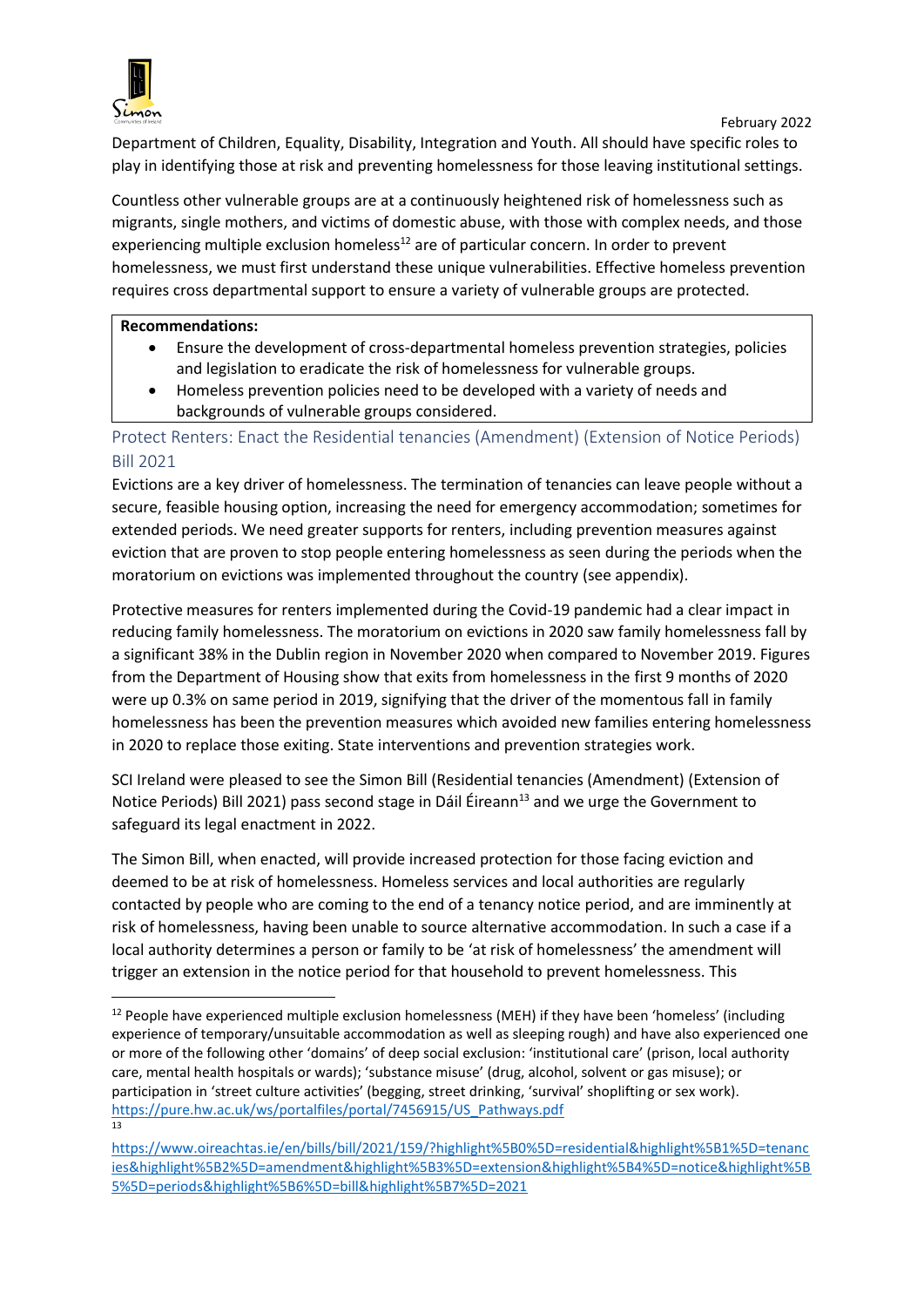

determination and extension should be accompanied by a commitment to ensure that the individual or family effected will be given all available supports to take advantage of the extension and secure alternative accommodation as soon as possible rather than ending up in emergency accommodation.

**Recommendation:** Ensure the enactment of the Simon Bill: Residential tenancies (Amendment) (Extension of Notice Periods) Bill 2021

#### <span id="page-10-0"></span>Tackle Poverty to Address Homelessness

Households experiencing poverty are at a greatly heightened risk of becoming homeless. Tackling the structural causes of poverty can have a significant impact on reducing the numbers of households entering homelessness.

The most recent Survey on Income and Living Conditions (SILC)<sup>14</sup> shows that in 2020, the 'at risk of poverty' rate was 13.2%. If all social transfers were excluded from income, the at risk of poverty rate would have been 37.9%. The publication highlights the inequalities in housing costs and their impact on poverty; if rent and mortgage interest payments were deducted from income, the at risk of poverty rate would have been 19.0%, almost 44% higher than without the deduction.

It is welcome that the Government has committed to reducing the rate of consistent poverty in Ireland to below 2% by 2025 under the Roadmap for Social Inclusion,<sup>15</sup> as this will reduce the number of households who are vulnerable to homelessness.

For this to be achieved, it is crucial that social welfare rates be reviewed and benchmarked against a robust anti-poverty measure, such as the Vincentian Partnership's Minimum Essential Standard of Living.<sup>16</sup> Organising our welfare system to ensure people have access to a minimum essential standard of living is a key anti-poverty measure, and can provide a floor of support to prevent households becoming homeless. Priority should be given to ensuring that those groups at heightened risk of homelessness are protected by the social welfare system, in particular, the unemployed, people with disabilities and lone parents.

The link between poverty and housing insecurity or homelessness is heightened in the context of housing now accounting for an average of 55% of a single persons minimum living costs in Dublin, and over a third outside of Dublin.<sup>17</sup>

Rents are rising year-on-year and continue to grow to levels that far exceed affordability for average incomes, let alone those earning the minimum wage. Given increasing cost of living, welfare rates must be reviewed and a roadmap set out to meet the Minimum Essential Standard of Living as a key homelessness prevention measure.

**Recommendation:** Benchmark social welfare rates and the minimum wage to a robust calculation of liveable income, such as the Minimum Essential Standard of Living (MESL). Priority should be given to reviewing the welfare rates in relation to groups who are disproportionately impacted by the homelessness crisis, for example, people with disabilities and lone parent families.

**.** 

<sup>14</sup> <https://www.cso.ie/en/releasesandpublications/ep/p-silc/surveyonincomeandlivingconditionssilc2020/>

<sup>15</sup> <https://assets.gov.ie/46557/bf7011904ede4562b925f98b15c4f1b5.pdf>

<sup>16</sup> <https://www.livingwage.ie/>

<sup>17</sup> [https://www.livingwage.ie/download/pdf/living\\_wage\\_annual\\_paper\\_2021-22.pdf](https://www.livingwage.ie/download/pdf/living_wage_annual_paper_2021-22.pdf)